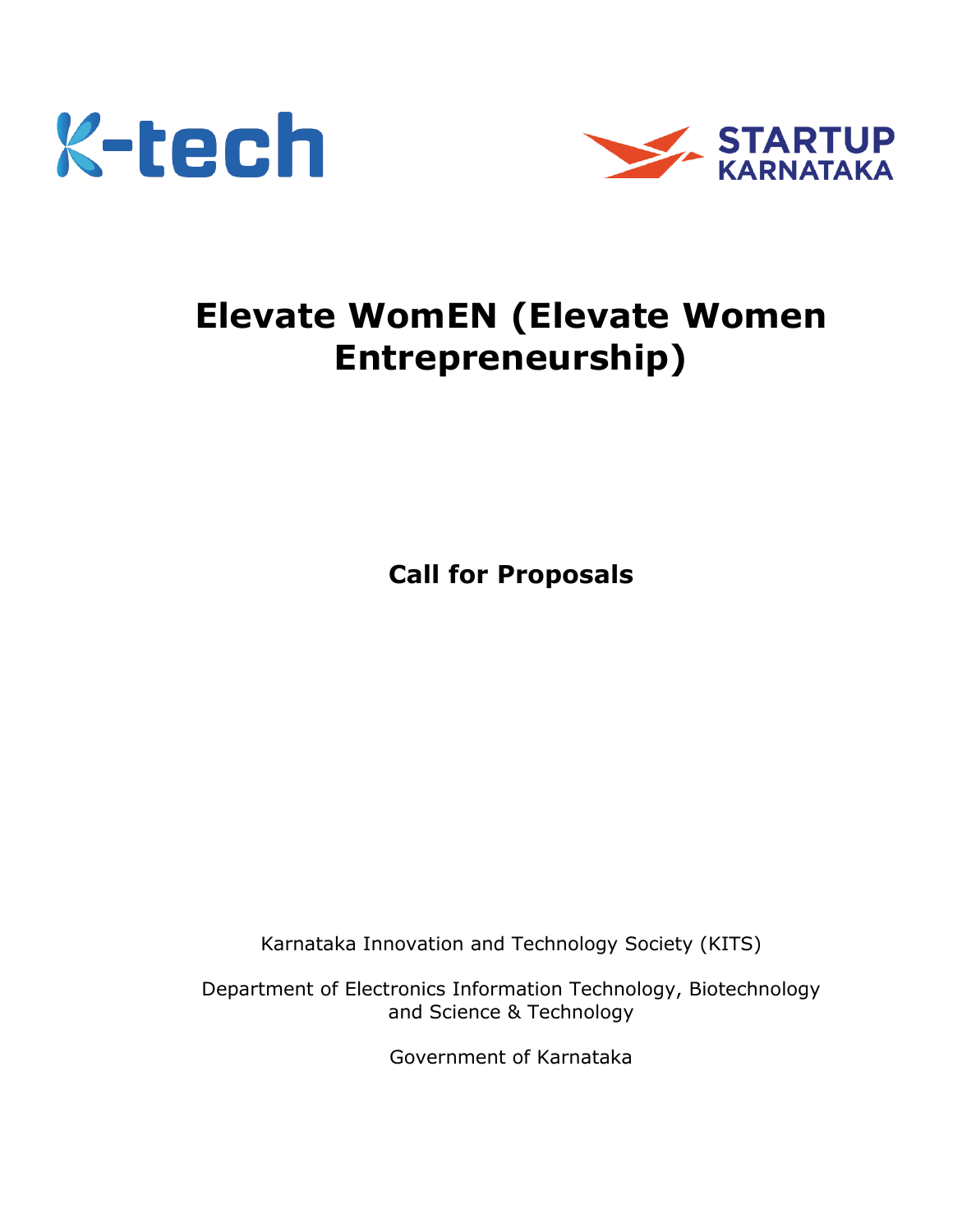# **Contents**

| $2^{\circ}$    |  |  |  |  |
|----------------|--|--|--|--|
| 3 <sup>7</sup> |  |  |  |  |
|                |  |  |  |  |
|                |  |  |  |  |
| $\overline{4}$ |  |  |  |  |
| 5 <sup>1</sup> |  |  |  |  |
| 6              |  |  |  |  |
|                |  |  |  |  |
|                |  |  |  |  |
|                |  |  |  |  |
|                |  |  |  |  |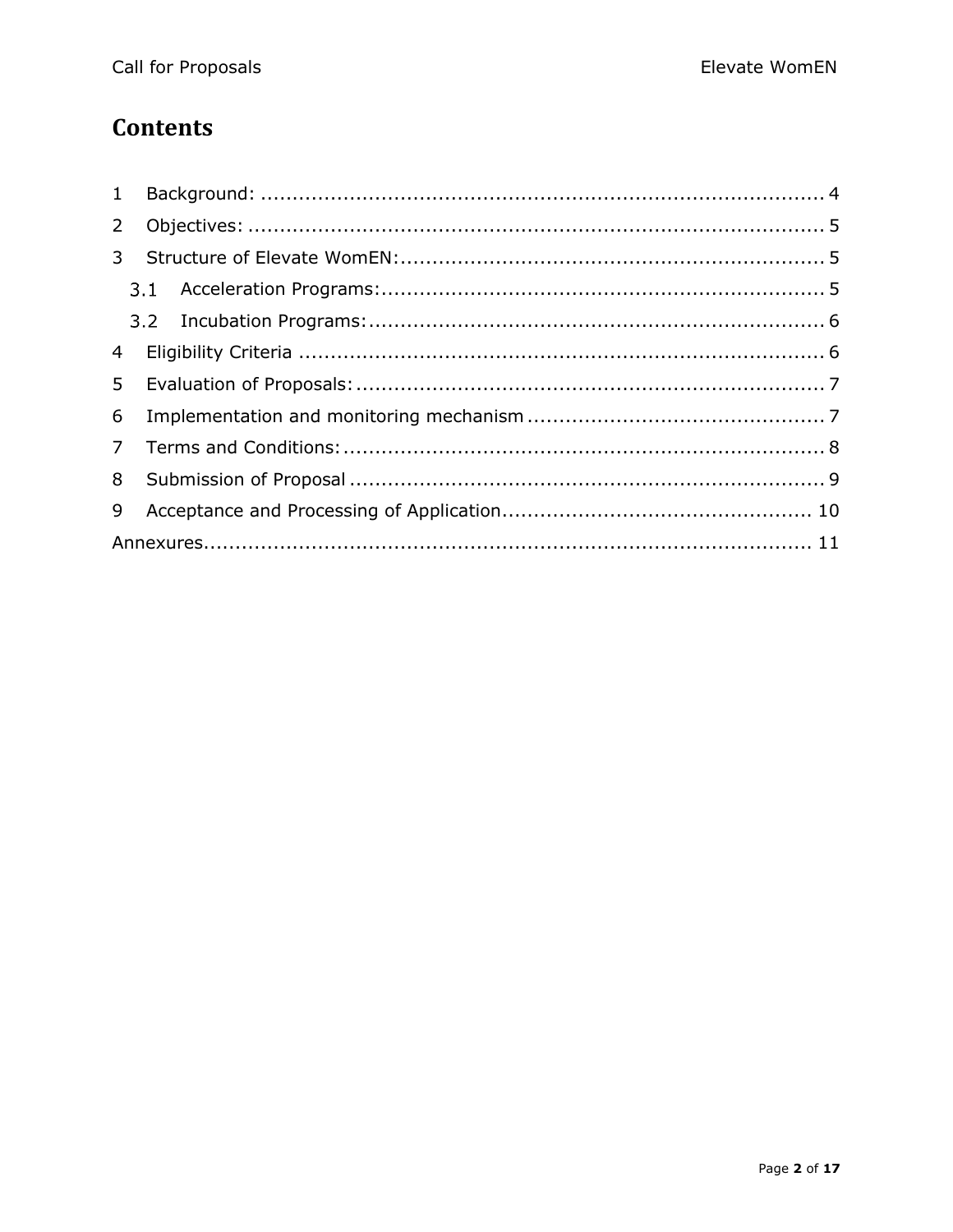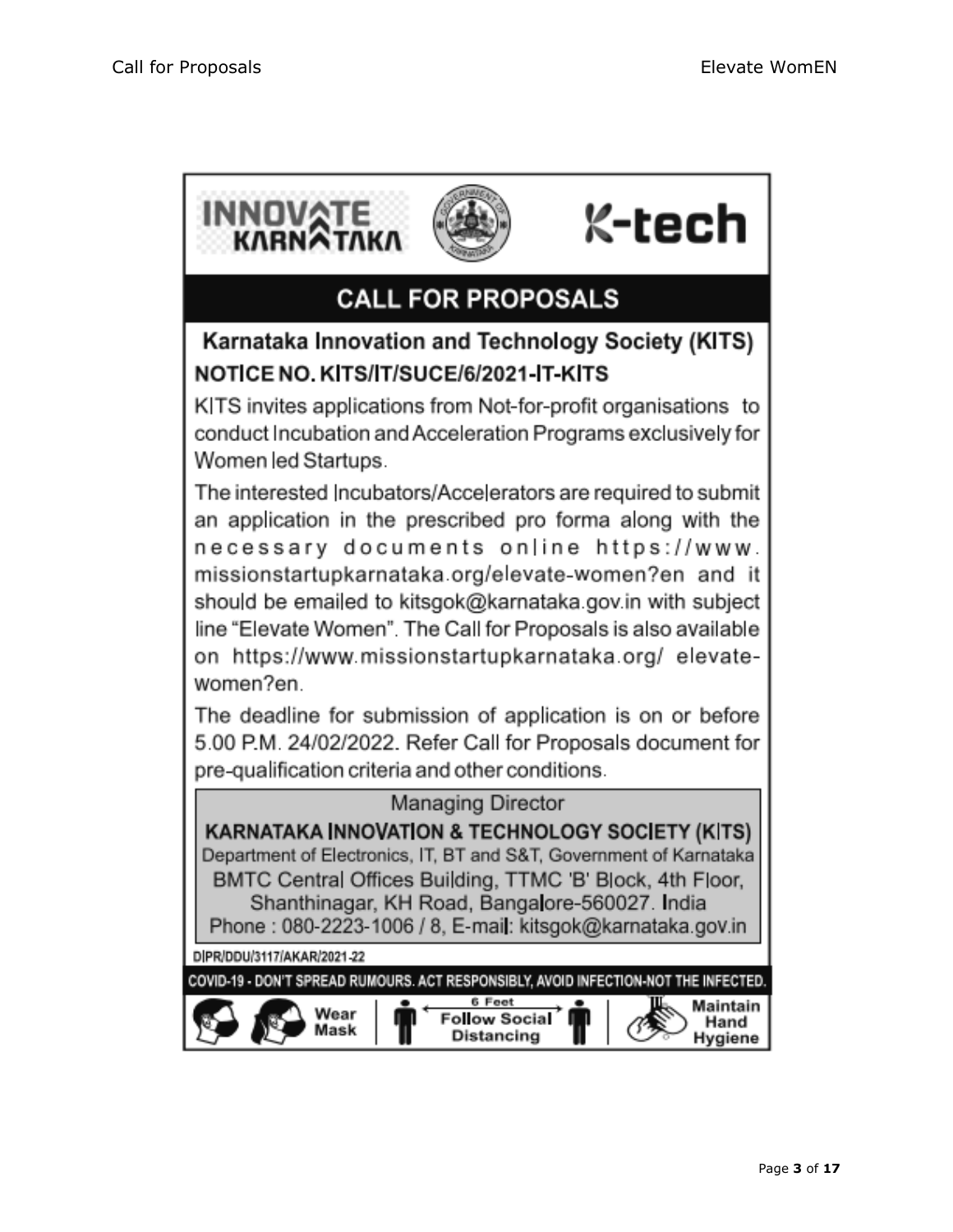# <span id="page-3-0"></span>**1 Background:**

Women-owned businesses are in minority in India. The hurdles faced by women who have embraced entrepreneurship are vast and often different from those experienced by their male counterparts. A survey says that in India around 42% of the women in tech feel that their voices and contributions to tech are unappreciated in the workplace which is twice the global average<sup>1</sup>. India stood  $52<sup>nd</sup>$  rank among 58 countries for providing a congenial environment for women entrepreneurs (Mastercard Index of Women Entrepreneurs, 2019).

Karnataka has always been a supporting ecosystem that has facilitated the growth of innovation and entrepreneurship. It is the startup capital of the country and also one of leading global tech and startup ecosystems. Our government has always played the role of an enabler and through partnerships with key stakeholders of the ecosystem, we are continuously striving to further growth of startups.

Karnataka is also home to 7000+ Startups. Karnataka has been recognized as "Top Performer" in State Startup Rankings by Department for Promotion of Industry and Trade (DPIIT), Govt. of India (GoI) in 2019 and 2020. Government of Karnataka (GoK) encourages entrepreneurship at an early stage through New Age Innovation Network (NAIN) - Network of incubation centres in 30 engineering colleges beyond Bengaluru in 18 districts across Karnataka. Elevate is a grant-in-aid funding program for early-stage startups to convert idea to proof of concept. Around 23% of Elevate winners are women.

A 2015 study<sup>2</sup> showed that with equal participation of women in the economy, India's GDP can rise by 16-60% by 2025, which could translate to an addition of USD 2.9 trillion to the Indian economy

Promoting women entrepreneurship is one of the priority areas of GoK. In the recent State budget announced by the Chief Minister, a separate budget has been reserved for Women in Tech to facilitate their growth. With the above background, KITS intends to launch '**Elevate WomEN'** initiative encompassing the below mentioned programs, exclusively for Women Entrepreneurs:

- a. Acceleration Program
- b. Incubation Program
- c. Networking Platform
- d. Capacity Development Program

<sup>1</sup> [https://www.firstpost.com/business/women-in-tech-around-42-of-females-feel-their-voices-and](https://www.firstpost.com/business/women-in-tech-around-42-of-females-feel-their-voices-and-contributions-are-underappreciated-in-the-workplace-6222891.html)[contributions-are-underappreciated-in-the-workplace-6222891.html](https://www.firstpost.com/business/women-in-tech-around-42-of-females-feel-their-voices-and-contributions-are-underappreciated-in-the-workplace-6222891.html)

<sup>2</sup> "The Power of Parity: Advancing Women's Equality in India", McKinsey Global Institute, November 2015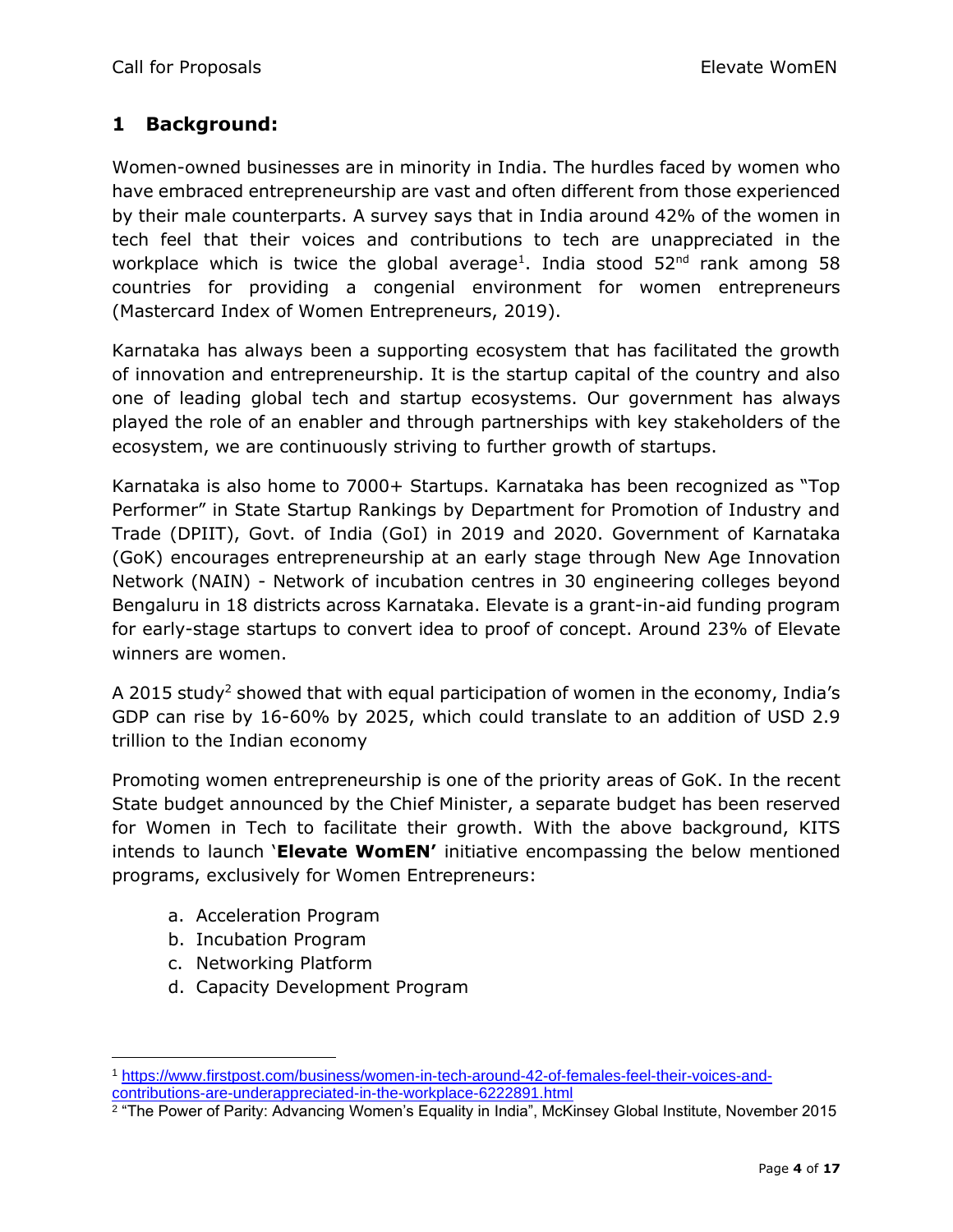It is envisaged that the Acceleration & Incubation programs will cater to sectors such as Healthcare, Fintech, Clean Tech, Manufacturing, Agritech, Deep Tech, EdTech and any other sector. Focus areas would be sector agnostic using AI/ML, Robotics, IOT applications across sectors, social ventures and other areas.

With the above context, KITS intends to invite proposals from eligible Accelerators/Incubators

# <span id="page-4-0"></span>**2 Objectives:**

The following are the broad objectives of the program:

- 1. To nurture and grow early stage women entrepreneurs in Tier 2 and 3 cities.
- 2. To accelerate the growth stage women entrepreneurs to scale up their ventures
- 3. To make startup ecosystem in Karnataka more inclusive.
- 4. To create a virtual network of women entrepreneurs in Karnataka aimed at improving the ecosystem

# <span id="page-4-1"></span>**3 Structure of Elevate WomEN:**

### <span id="page-4-2"></span>**Acceleration Programs:**

This dedicated program will aim to accelerate existing startups that are at the growth and scale up stage. This would be a 6-month long program for selected 10- 15 startups. The overall program will be divided in to three phases:

**Phase 1: Outreach and Application:** During this phase the selected accelerators will carry out marketing and attract applications through the online portal. However, there is already a pool of potential startups from NAIN, Elevate and Grand Challenge Karnataka programs. This pool has to be reached out on preference by the accelerator.

**Phase 2: Evaluation and shortlisting**: During this phase, the applications will be evaluated by experts and potential startups will be selected.

**Phase 3: Acceleration:** During this phase, the selected startups will be provided Knowledge sessions, Mentoring sessions, Business growth planning, Networking events, Investors connect and Demo day. This will be a hybrid model (onsite +virtual) model with a special focus on personalized mentoring.

**Budget:** The program will have contribution from selected accelerators and Department of El. IT, Bt and S&T, GOK. The Department's contribution towards the overall budget for running acceleration program will not exceed **40 lakh/cohort** and will be provided as **grant in aid fund**. The budget shall be divided into the following categories: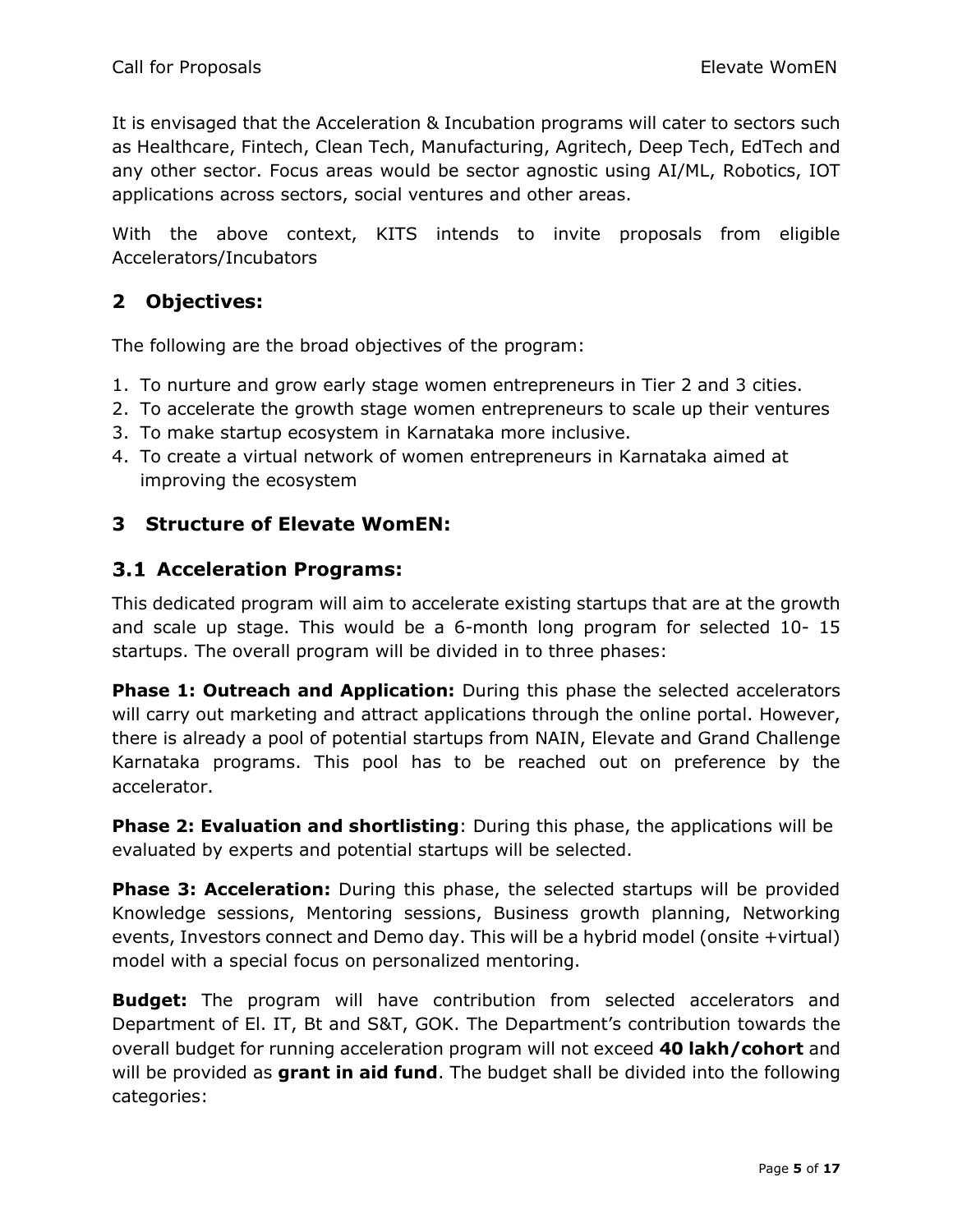- **1. Accelerator Program (Up to 30 lakh):** This budget category shall include human resources, logistics, travel, mentoring, infrastructure, training, and all other costs.
- **2. Demo day award (Up to 10 lakh):** This budget shall be utilized to award to top 3 to 5 startups of the cohort basis their performance/achievements during the program. The quantum of amount can be decided by monitoring and evaluation committee on the basis of defined parameters such as: the need, stage and potential of startups.

While the applicants will have the flexibility to be creative and propose innovative and new structures for both the programs, it should leverage the extensive experience created by Accelerators/Incubators across the world.

# <span id="page-5-0"></span>**Incubation Programs:**

To promote women entrepreneurship in Tier 2 and 3 cities, a dedicated **Incubation Program** to support early-stage women entrepreneurs to transform their idea into a business will be launched. The program would include Business skills training, mentoring support, Peer learning, market analysis, customer analysis, business plan development, Pitch preparation, Investors connect. This will be a 3-6-month program for selected 15-20 startups. This will be a hybrid model (onsite + virtual) model with a special focus on personalized mentoring. The beneficiaries will be spread across the emerging tech clusters under the Beyond Bengaluru program of the Government. As part of the first year, focus will be on three emerging tech clusters.

This program will be divided in to three phases: Outreach, Evaluation and shortlisting and Incubation.

**Budget:** The program will have contribution from selected Incubators and Department of El, IT, Bt and S&T. The Department's contribution towards the overall budget for running incubators will not exceed **30 lakh/cohort** and will be provided as **grant in aid fund.** The budget shall include human resources, logistics, travel, mentoring, infrastructure, training, and all other costs.

# <span id="page-5-1"></span>**4 Eligibility Criteria**

The following is the eligibility criteria for Accelerators and Incubators:

- 1. Accelerator/Incubator should be incorporated or registered in Karnataka
- 2. Only Not-for-Profits are eligible for submitting the proposals

Not-for-profit can be any of the following:

- A Society registered under the Societies Registration Act 1860
- A Trust registered under the Indian Trusts Act 1882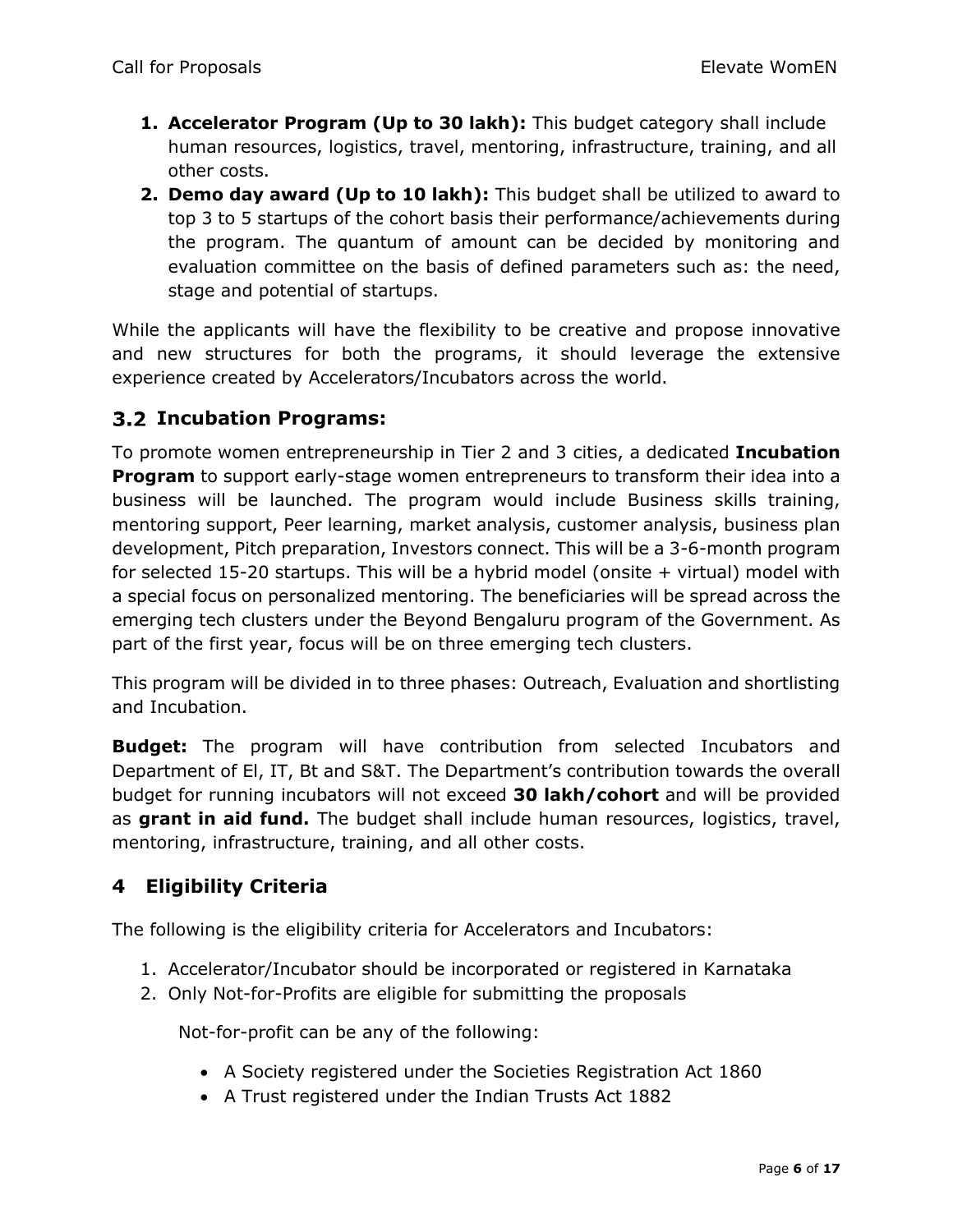- A Section 8 company under the Companies Act, 2013
- 3. Accelerators and Incubators should be previously funded or currently funded by Department of Science and Technology (DST)/any central/state government agencies or having completed minimum 3 years of operations and having accelerated or incubated at least 20 startups in multiple domains. The startups should be graduated.

### <span id="page-6-0"></span>**5 Evaluation of Proposals:**

The proposals shall be evaluated based on the merit and the capability of the Accelerator/Incubator in helping achieve the objectives of the program, in efficiently managing the program, and supporting technology bases startups.

The following broad parameters will be used for evaluation of the proposals –

- a) Design of the program preparedness and experience of the Accelerator/Incubator and its team to run the program
- b) Quality of the Mentors associated with running the program
- c) Ability of the Accelerator/Incubator Program to achieve the overall objectives and targets
- d) Experience of the Accelerators/Incubators to provide prototyping grants and seed-support, help startups get external funding
- e) Case studies of Accelerators/Incubators supporting its existing / graduate incubates in the acceleration of the startup
- f) Financial contribution of Accelerators/Incubators to run the program

Program Evaluation will be conducted at the end of  $1<sup>st</sup>$  cohort and decision will be taken regarding extension of agreements with the Accelerators/Incubators for subsequent cohorts, based on the approval of Steering Committee and budget provision

#### <span id="page-6-1"></span>**6 Implementation and monitoring mechanism**

The program will be monitored by the **Monitoring and Evaluation Committee**  constituted by KITS. The selected accelerators and incubators will be required to submit monthly progress report. The following are the broad parameters for monitoring.

#### **Acceleration Program:**

- 1) Number of startups evaluated and provided feedback
- 2) Number of startups provided mentoring support
- 3) Number of hours invested in one-to-one mentoring sessions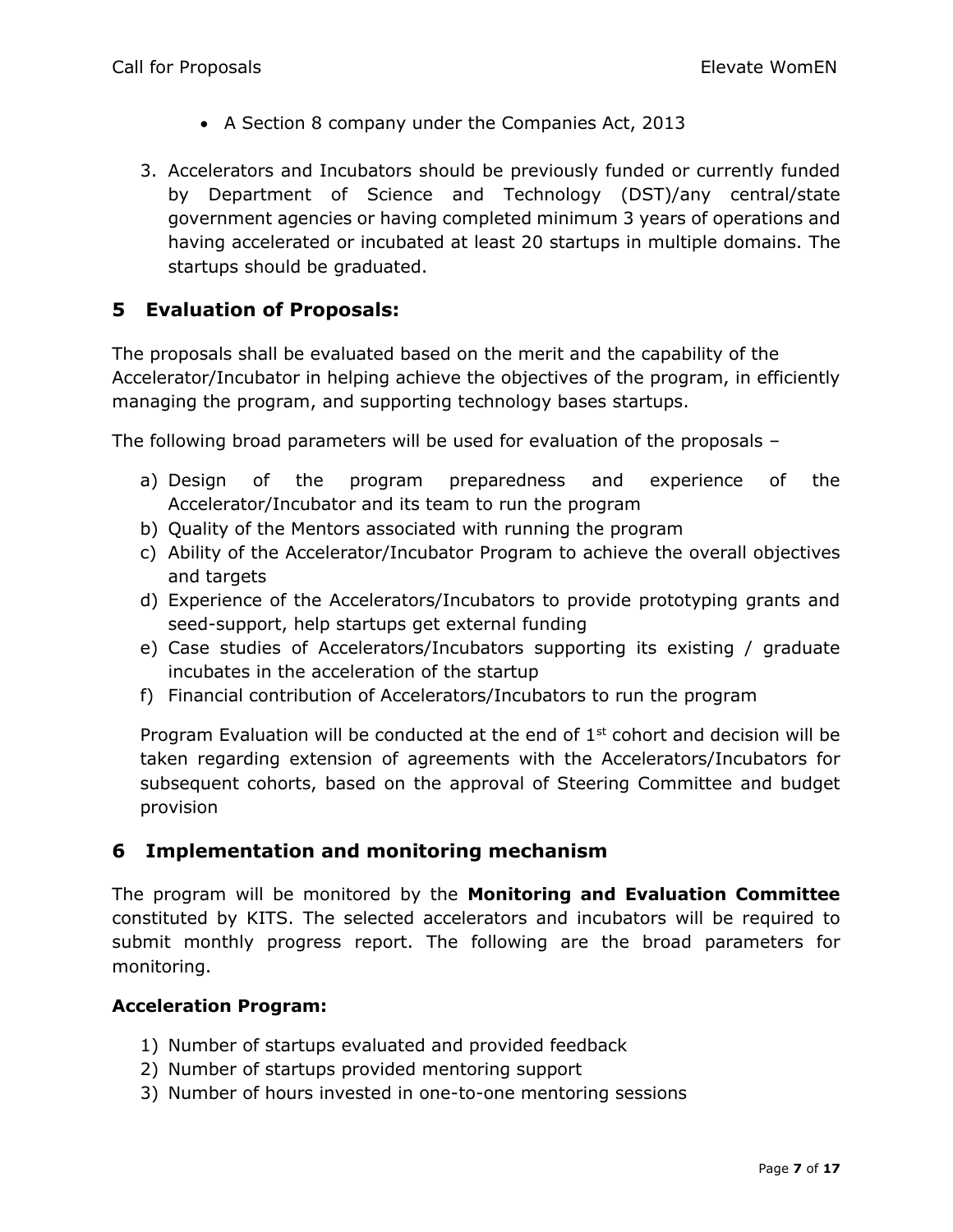- 4) Number of startups supported in securing funding/capital
- 5) Details and number of investors present on the demo day
- 6) Number of startups supported in securing customer/market validation/traction
- 7) Number of startups successfully graduated from the program

#### **Incubation Program:**

- 1) Number of Mentorship Session (focused group workshops for the shortlisted companies on Product Management, Go-to-Market Strategy. Etc.)
- 2) Number of Shared Services (Legal, Secretarial, Accounts/Finance, Taxation & Talent Acquisition)
- 3) Number of Workshop /Webinar on Pitch Deck Preparation and Presentations, Story Telling, Structured Design Thinking Program by industry stalwarts, Managed program on creating sustainable growth plans
- 4) Number of Investor Connect Session (Help shortlisted start-ups raise seed capital to growth capital, from a wide range of investors- angels, micro-VCs, VCs, and Government funds)
- 5) Number of Industry/ Enterprise Connect Sessions
- 6) Number of Focused Sessions and Meetups (EDP and Development of Ecosystem for specific sectors in Tier 2, Tier 3 cities
- 7) Number of International connect/exposure through KUIC (Karnataka Unit for International Collaborations), KITS.

# <span id="page-7-0"></span>**7 Terms and Conditions:**

The selected Accelerators /Incubator (grantee) shall enter into Memorandum of Agreement with KITS with broad terms and conditions as below:

- (i) The grantee would put in place a proper mechanism for ensuring proper implementation and execution of Programs and provide a timely monitoring report.
- (ii) The grant being released should be exclusively spent for the specified purpose for which it has been sanctioned within the stipulated time. The grantee will keep the whole of the grant in a separate Bank Account earning interest and the interest so earned should be reported to KITS in the Utilization Certificate and Statement of Expenditure. The interest so earned will be adjusted towards further instalment of the grant and/or at the time of Final Settlement of Accounts or the interest so earned shall be returned to KITS at the end of the Project. Bank Statements need to be submitted for the period mentioned in the Utilization Certificate.
- (iii) The grantee shall furnish to the Dept. of El. IT, BT&ST, utilization certificate and an audited statement of accounts pertaining to the grant as per the prevalent financial rules of the Govt. of Karnataka.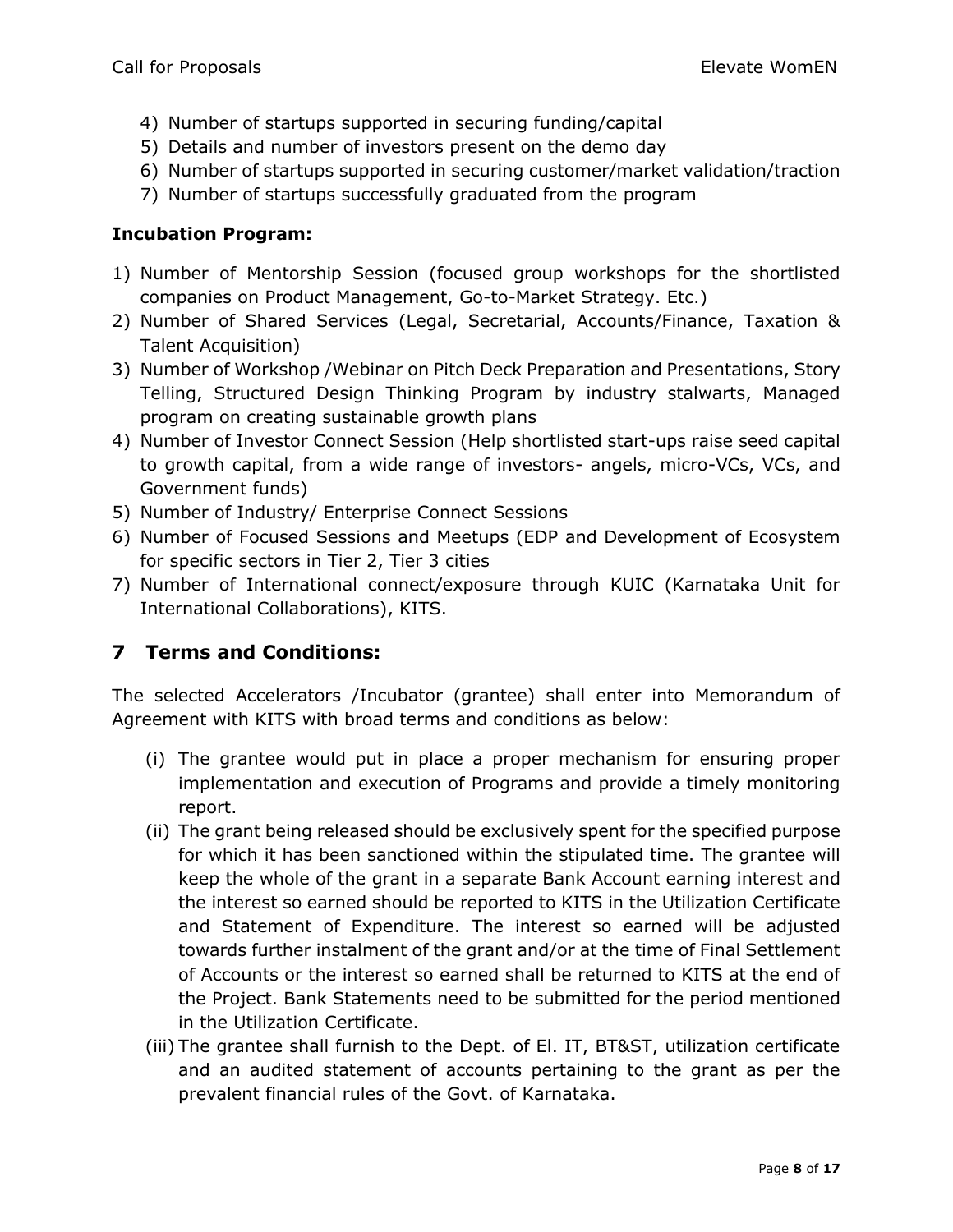- (iv)The grantee is required to send two copies each of the following to the Deptt. of El. IT, BT&ST at the end of each financial year as well as at the time of seeking further installments of the grant if any. a. Progress report b. Audited statement of accounts relating to the amount sanctioned and c. Utilization certificate.
- (v) All the assets acquired or created from the grant shall be installed in the premises of the Accelerators/Incubators and not in any other department/Division of the host institute, unless specifically approved by the Dept. of El. IT, BT&ST on the recommendation of the Steering committee.
- (vi) The grantee must not entrust the implementation of the work for which the grant is being sanctioned to another institution and divert the grant receipts as assistance to the latter institution unless approved by the committee. In case the grantee itself is not in a position to execute or complete the project, it may be required to refund forthwith the Deptt. of El. IT, BT&ST, the entire amount of grants-in-aid received by it.
- (vii) KITS reserves the right to terminate support to the project at any stage if it is convinced that the grant is not being utilized properly or that appropriate progress in the project work is not being made.
- (viii) KITS will not have any liability towards the manpower appointed by the grantee institution for implementation of the project.
- (ix) KITS will have no liability on account of any omission or commission of regulatory/statutory requirement by the Accelerator/Incubator or its participants and their companies, as a part of this Program.
- (x) The Grantee will indemnify, defend and hold harmless the Deptt. of El. IT, BT&ST (Grantor) from and against, and in respect to, any and all losses, expenses, costs, obligations, liabilities, and damages, including interest, penalties, and attorney's fees and expenses, that the Grantor may incur as a result of any negligent or willful acts or omissions of the Grantee.

# <span id="page-8-0"></span>**8 Submission of Proposal**

A proposal in the prescribed proforma along with the necessary enclosures is to be submitted at online portal [https://www.missionstartupkarnataka.org/elevate](https://www.missionstartupkarnataka.org/elevate-women?en)[women?en](https://www.missionstartupkarnataka.org/elevate-women?en) and shall be emailed at [kitsgok@karnataka.gov.in](mailto:kitsgok@karnataka.gov.in) with subject line "Elevate Women".

The proposals only submitted through online portal are considered for evaluation

If the agency is applying for both Acceleration and Incubation Programs, they shall submit separate proposals

For communication the following address may be used:

Karnataka Innovation and Technology Society (KITS)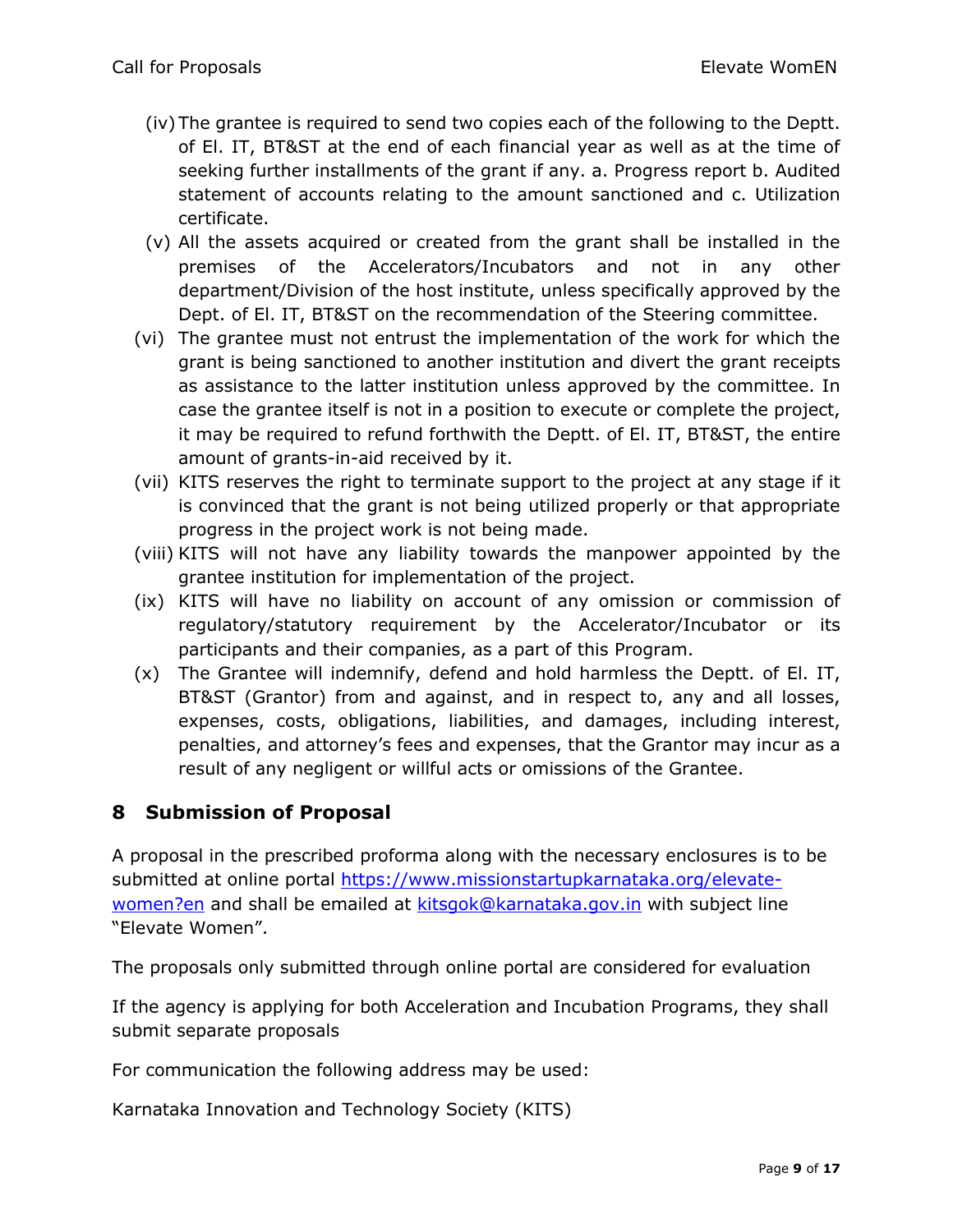Department of Electronics, IT, Bt and S&T, Government of Karnataka, BMTC – Central Offices Building, TTMC 'B' Block, 4th Floor, Shanthinagar, KH Road, Bengaluru 560 027

#### **Nodal officer from KITS:**

Smt. Champa E, General Manager, KITS Email: gm3kbits@gmail.com Mob: 88848 52582

# <span id="page-9-0"></span>**9 Acceptance and Processing of Application**

The proposals received against the call for proposals are evaluated by the Steering committee formed for this purpose. The last date for submitting the application is 24/02/2022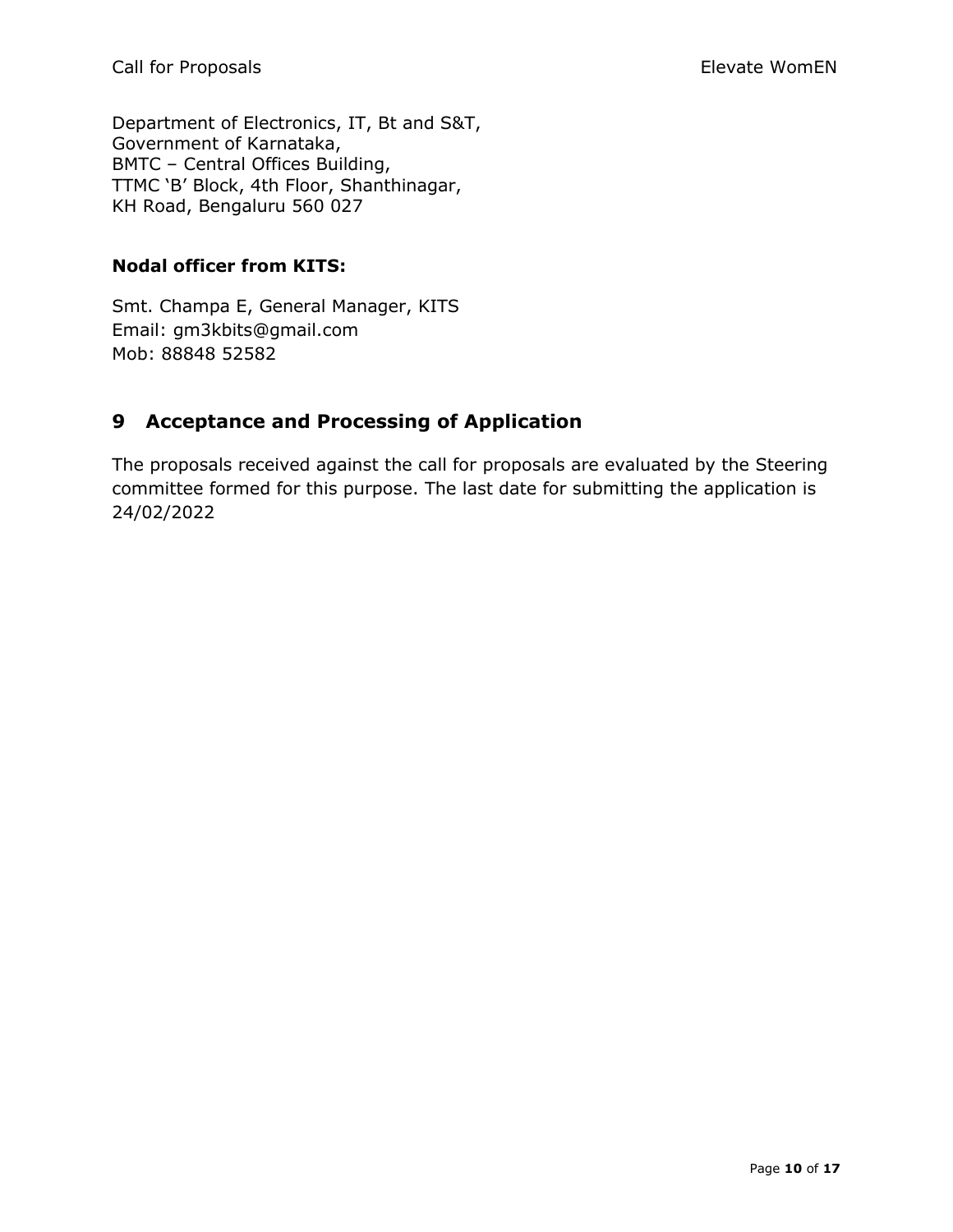# **Annexures**

#### <span id="page-10-0"></span>**Annexure – 1**

PROFORMA FOR SUBMISSION OF ELEVATE WOMEN PROPOSAL

Please fill up the proforma completely, incomplete proposals are liable to be rejected. Even if the information is not available for a particular point please record that information is not available. Proposal must be attached with the endorsement letter, forwarding letter as per the format in Annexure 2 and 3.

#### **1. Details of the Accelerator/Incubator:**

Name:

Address:

E-mail:

Website:

Please specify program: Acceleration / Incubation

#### **2. Details of the CEO/ Head of the Accelerator/Incubator**

CEO/Head details-

Name:

Address:

Mobile:

Landline:

E-mail:

#### **3. Details of the Accelerator/Incubator Program:**

Name:

Sector/Focus area:

Target Cohort Size:

Duration of program: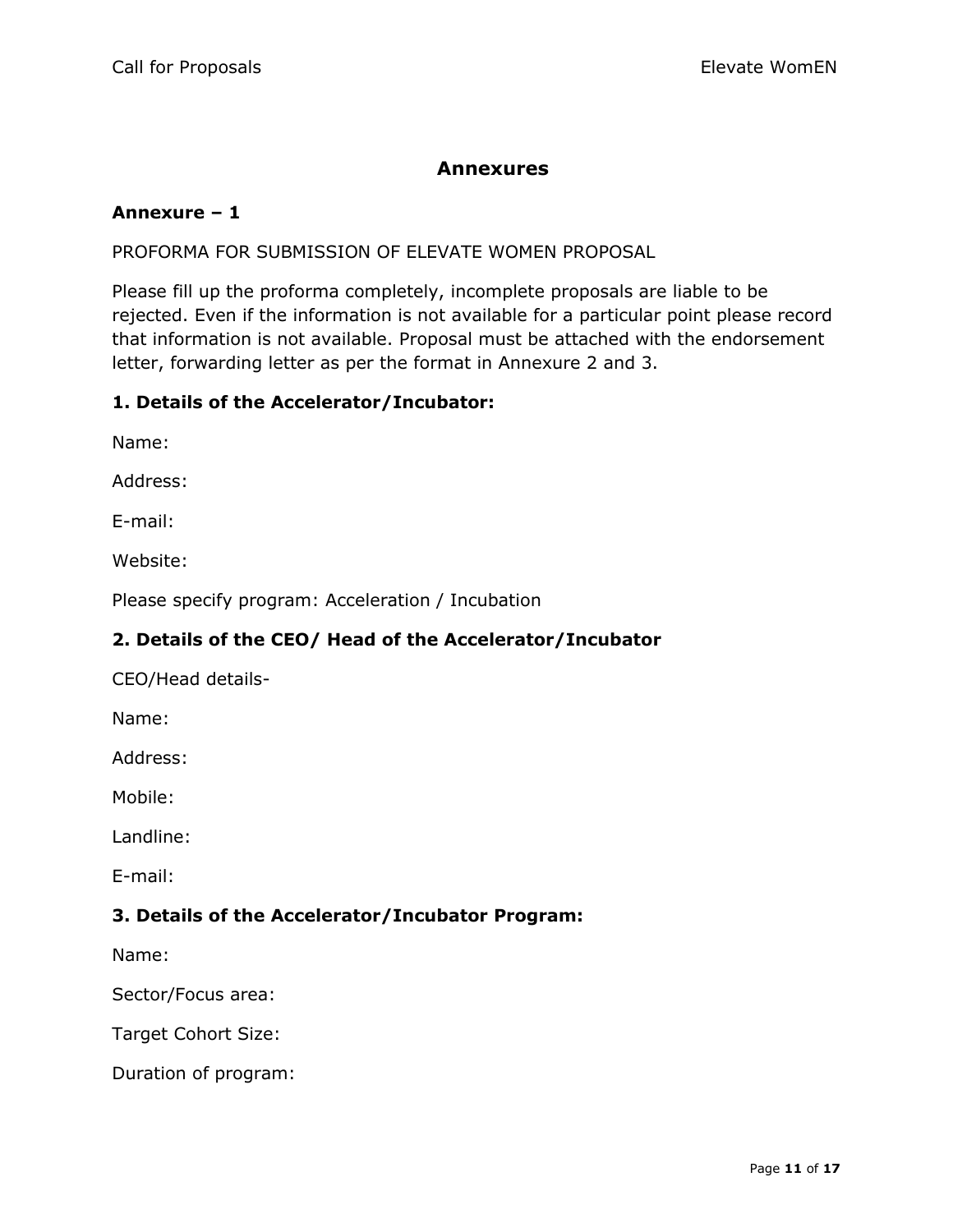#### **4. Executive Summary: [Brief Description of the Program]**

#### **5. Preparedness to run the Program**

a. Details of the Accelerator/Incubator experience of running large-scale programs involving scouting, outreach, and training support.

b. Details of the tentative team proposed to be involved in running the Accelerator/ Incubator Program, including details of the program lead who will spend substantially all-time in running the program smoothly.

c. Tentative list of expert evaluators and mentors expected to be involved in running the program.

d. Details of experience of providing seed-fund to startups and success stories

e. Case studies of Accelerator/Incubator in supporting its existing / graduate incubate in the acceleration/Incubation of the startup (max 5)

#### **6. Program Design and Structure**

Provide details of different aspects of the program including –

- a) Tentative dates and timelines of the program
- b) Details of different phases of the program
- c) Proposed targets by the Accelerators/Incubators for the program:

#### **Acceleration Program:**

- 1) Number of startups evaluated and provided feedback
- 2) Number of startups provided mentoring support
- 3) Number of hours invested in one-to-one mentoring sessions
- 4) Number of startups supported in securing funding/capital
- 5) Details and number of investors present on the demo day
- 6) Number of startups supported in securing customer/market validation/traction
- 7) Number of startups successfully graduated from the program

#### **Incubation Program:**

- 1) Number of Mentorship Session (focused group workshops for the shortlisted companies on Product Management, Go-to-Market Strategy. Etc.)
- 2) Number of Shared Services (Legal, Secretarial, Accounts/Finance, Taxation & Talent Acquisition)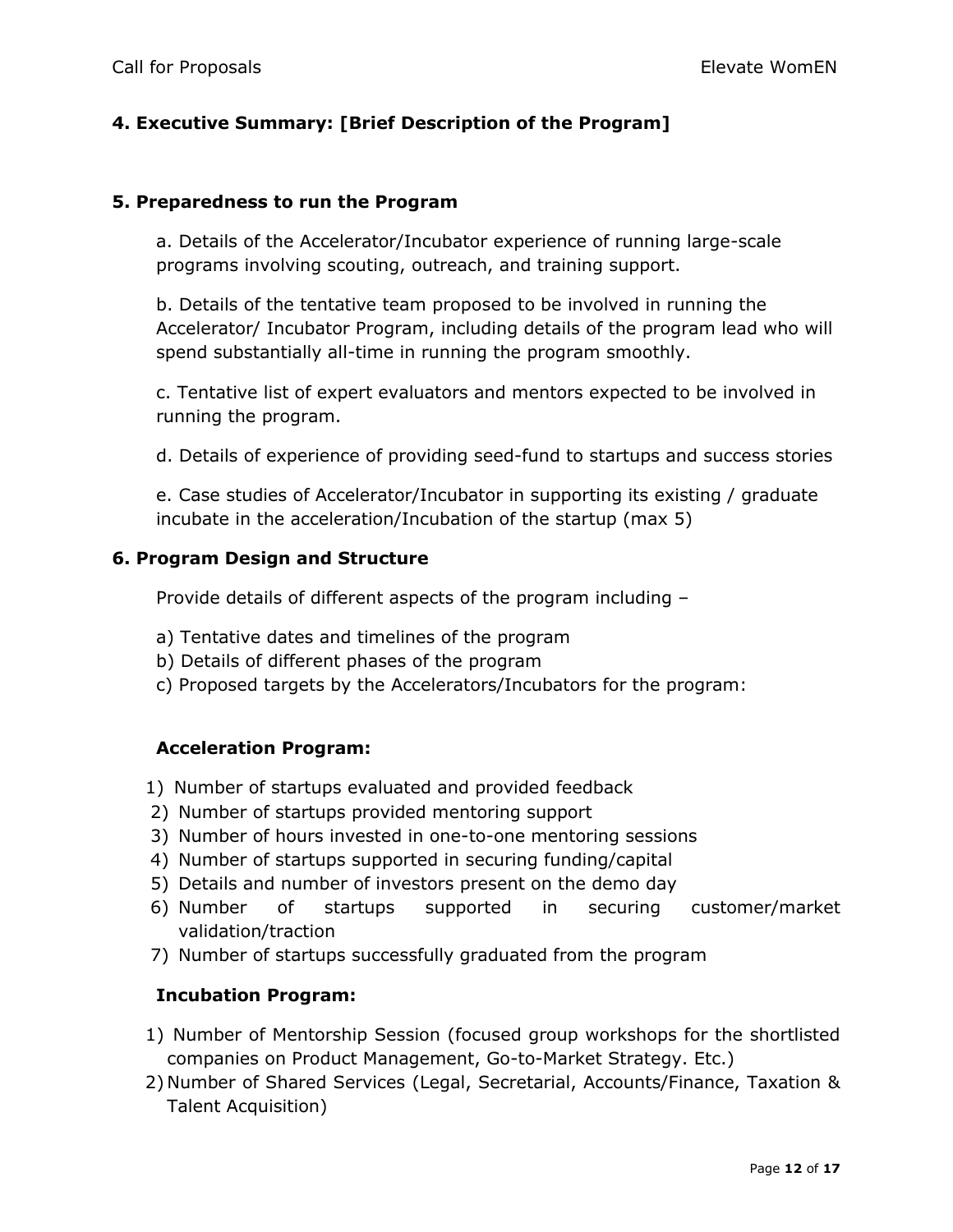- 3) Number of Workshop /Webinar on Pitch Deck Preparation and Presentations, Story Telling, Structured Design Thinking Program by industry stalwarts, Managed program on creating sustainable growth plans.
- 4) Number of Investor Connect Session (Help shortlisted start-ups raise seed capital to growth capital, from a wide range of investors- angels, micro-VCs, VCs, and Government funds)
- 5) Number of Industry/ Enterprise Connect Sessions
- 6) Number of Focused Sessions and Meetups (EDP and Development of Ecosystem for specific sectors in Tier 2, Tier 3 cities
- 7) Number of International connect/exposure through KUIC (Karnataka Unit for International Collaborations), KITS.

### **7. Month-wise work plan for the program (a separate time linked activity sheet to be provided along with the detailed work plan)**

| S. No          | <b>Item of Expenditure</b>   | <b>Total Cost</b> | Grant-in-aid | <b>Contribution by</b><br>Accelerator/Incubator |
|----------------|------------------------------|-------------------|--------------|-------------------------------------------------|
| $\mathbf{1}$   | Marketing and                |                   |              |                                                 |
|                | Promotion cost               |                   |              |                                                 |
| $\overline{2}$ | Evaluation of                |                   |              |                                                 |
|                | applications                 |                   |              |                                                 |
| 3              | Mentoring cost               |                   |              |                                                 |
| 4              | Training cost                |                   |              |                                                 |
| 5              | Infrastructure               |                   |              |                                                 |
| 6              | Events                       |                   |              |                                                 |
| 7              | Travel                       |                   |              |                                                 |
| 8              | Miscellaneous                |                   |              |                                                 |
|                | <b>Total cost (Grant-in-</b> |                   |              |                                                 |
|                | aid up to 30 lakhs)          |                   |              |                                                 |
|                | Demo day award               |                   |              |                                                 |
|                | (Grant-in-aid up to 10       |                   |              |                                                 |
|                | lakhs, only for              |                   |              |                                                 |
|                | acceleration Program)        |                   |              |                                                 |
|                | Total                        |                   |              |                                                 |

#### **8. Total Budget (including grant-in-aid) across phases of the program**

*\* Budget to be submitted along with the justification of each item and a list indicating cost along with the justification on a separate sheet.* 

*\* Upper Limit of the budget is assumed based on the cohort size of 15+ startups.* 

#### **9. Means of Financing:**

| <b>Means of Financing</b>                     | <b>Amount</b> |
|-----------------------------------------------|---------------|
| Contribution of KITS towards the program      |               |
| Contribution of Accelerator/Incubator towards |               |
| the program                                   |               |
| -otal                                         |               |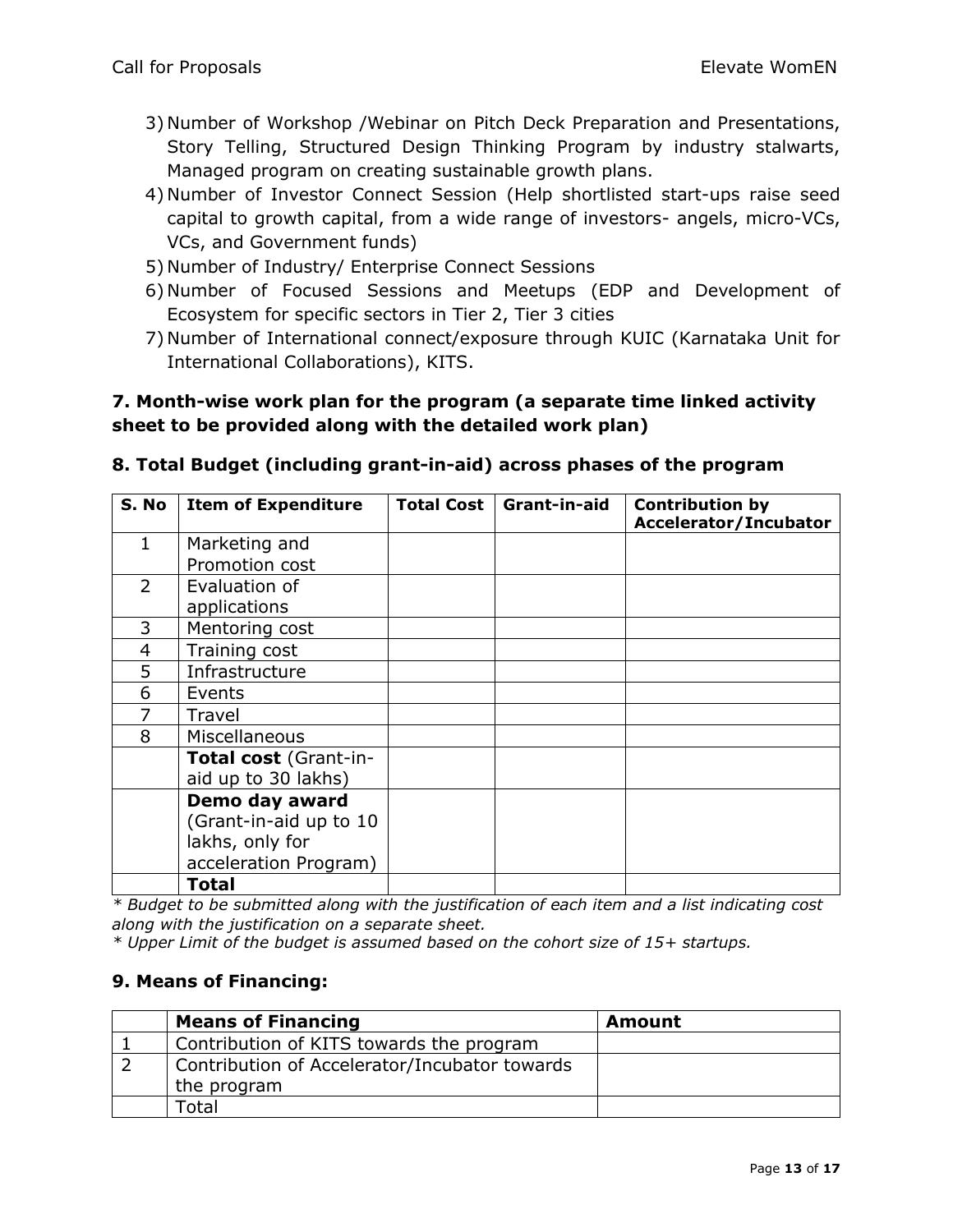# Name & Signature on behalf of Accelerator/Incubator

Date:

Place: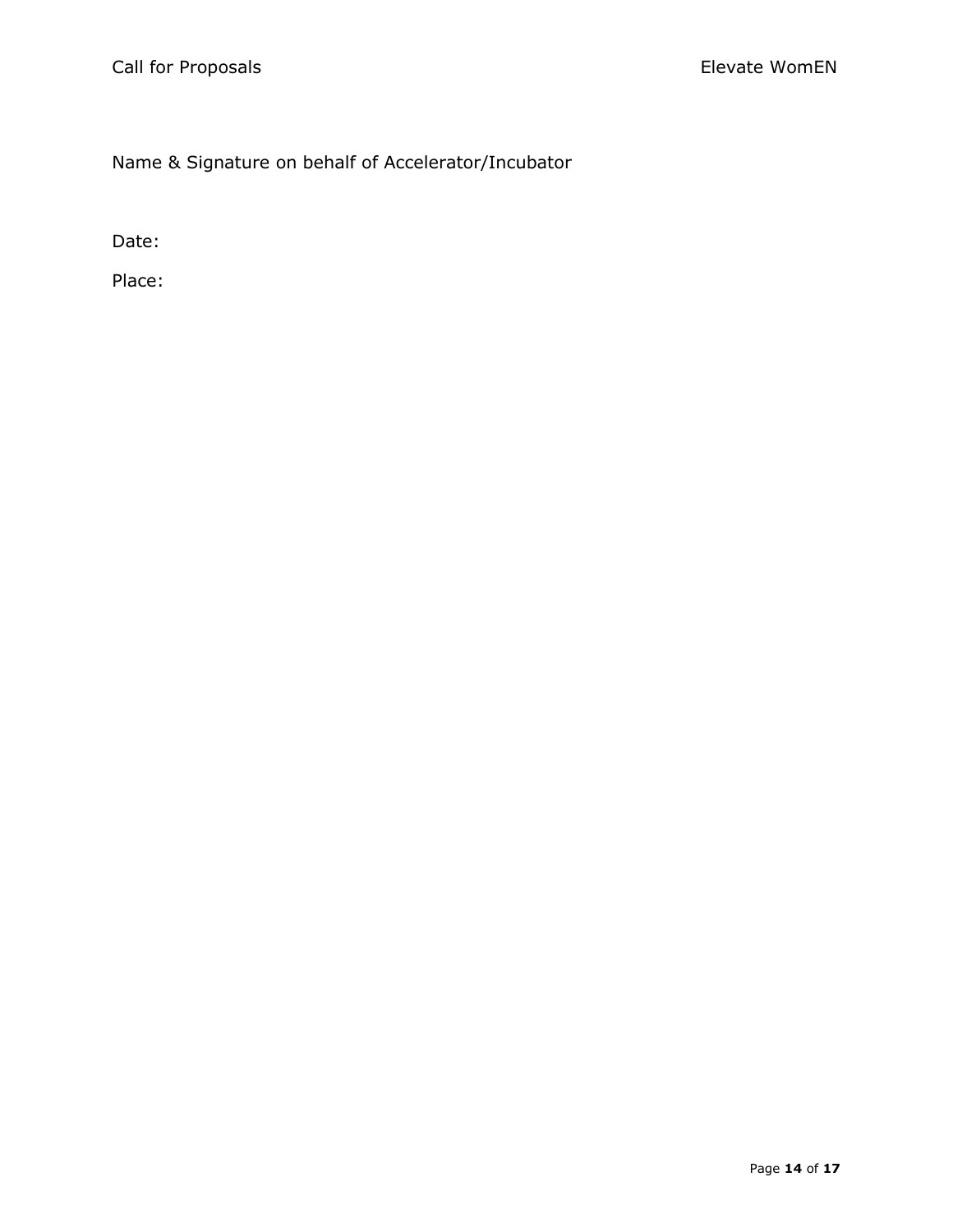#### **Annexure 2**

#### **ENDORSEMENT FROM THE CEO OF ORGANIZATION (TO BE GIVEN ON LETTER HEAD)**

PROJECT/ PROGRAM TITLE: *(Title/ Name of the accelerator Program)* 

1. Certified that the Institute welcomes participation of Dr./Shri/Smt./Km. as the Principal Investigator/CEO and Dr./Shri/Smt./Km.

\_\_\_\_\_\_\_\_\_\_\_\_\_\_\_\_\_\_\_\_\_\_\_\_\_\_\_\_\_\_\_\_\_\_\_\_\_\_\_\_\_\_\_\_\_\_\_\_\_\_\_\_\_ as the Co-Investigator /Project Manager for the project and that in the unforeseen event of discontinuance by the Principal Investigator, the Co-Investigator/Project Manager will assume the responsibility for the fruitful completion of the project/ program (after obtaining consent in advance from KITS).

2. Certified that the equipment, other basic facilities, and such other administrative facilities as per terms and conditions of the grant, will be extended to investigator (s) throughout the duration of the project/ program.

3. Institute assures financial and other managerial responsibilities of the project/ program.

4. Certified that the organization has never been blacklisted by any department of the State Government or Central Government.

Name and signature of Head of Accelerator or Incubator/ CEO

| Date: |  |  |
|-------|--|--|
|-------|--|--|

Place: …………………….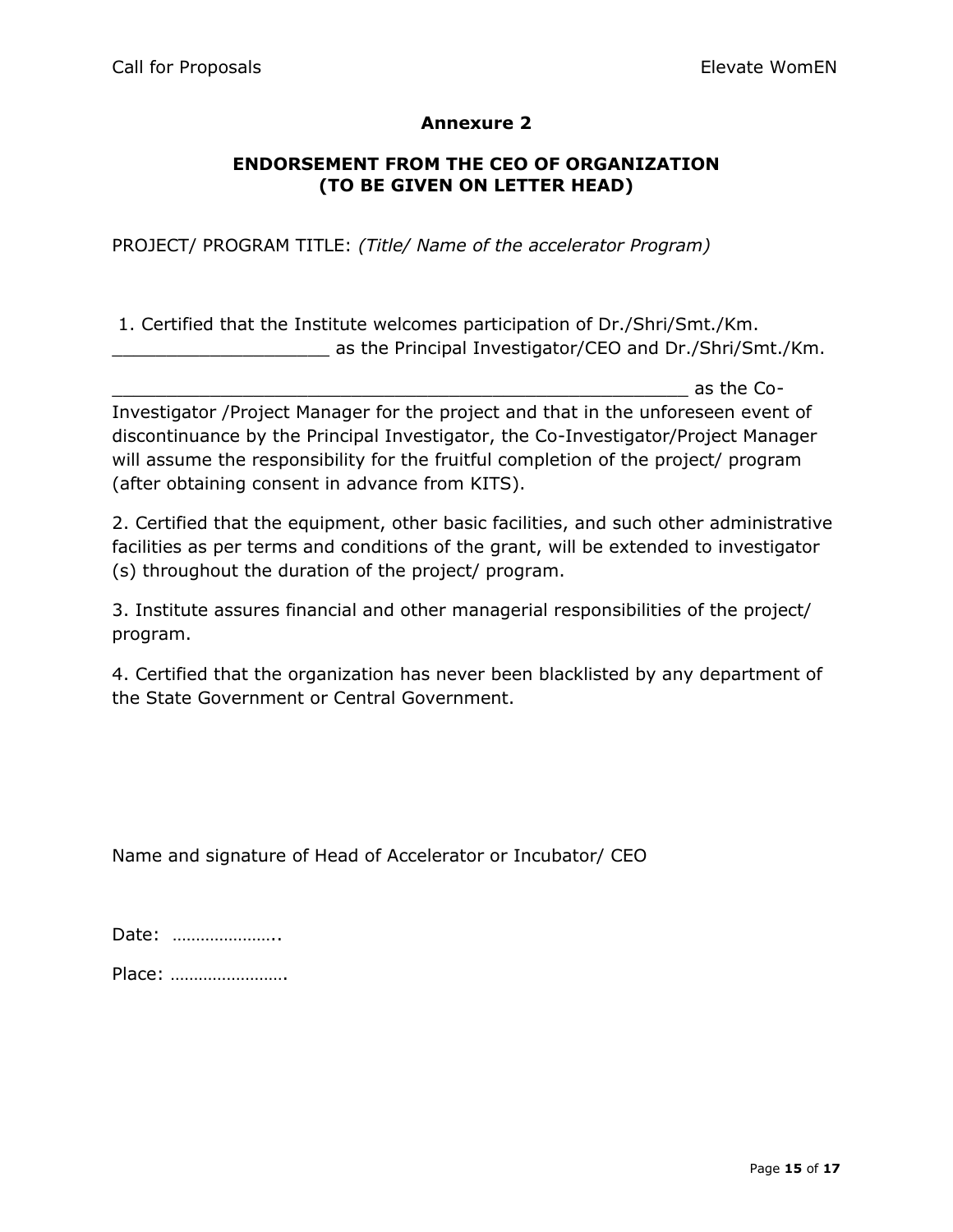#### **Annexure 3**

#### **CERTIFICATE FROM THE CEO**

#### **(TO BE GIVEN ON LETTER HEAD)**

PROJECT/ PROGRAM TITLE: (Title/ Name of the accelerator program)

1. We agree to abide by the terms and conditions of the KITS grant.

2. We did not submit this or a similar project proposal elsewhere for financial support.

3. We have explored and ensured that equipment and basic facilities will be available as and when required for the purpose of this project. We shall not request financial support under this project, for procurement of these items.

4. We have enclosed the following materials:

|     | <b>ITEMS</b>                             | NUMBER OF COPIES |
|-----|------------------------------------------|------------------|
| (a` | Endorsement from the CEO (On Letterhead) | One              |
| (b) | Certificate from CEO                     | One              |
| (c) | Copies of the proposals                  | One              |

Date: ………………

Name & Signature of Name & Signature Of Principal Investigator/CEO

Name & Signature of Name & Signature Of Co-Investigator(s)/Project Manager

Place: ………………...